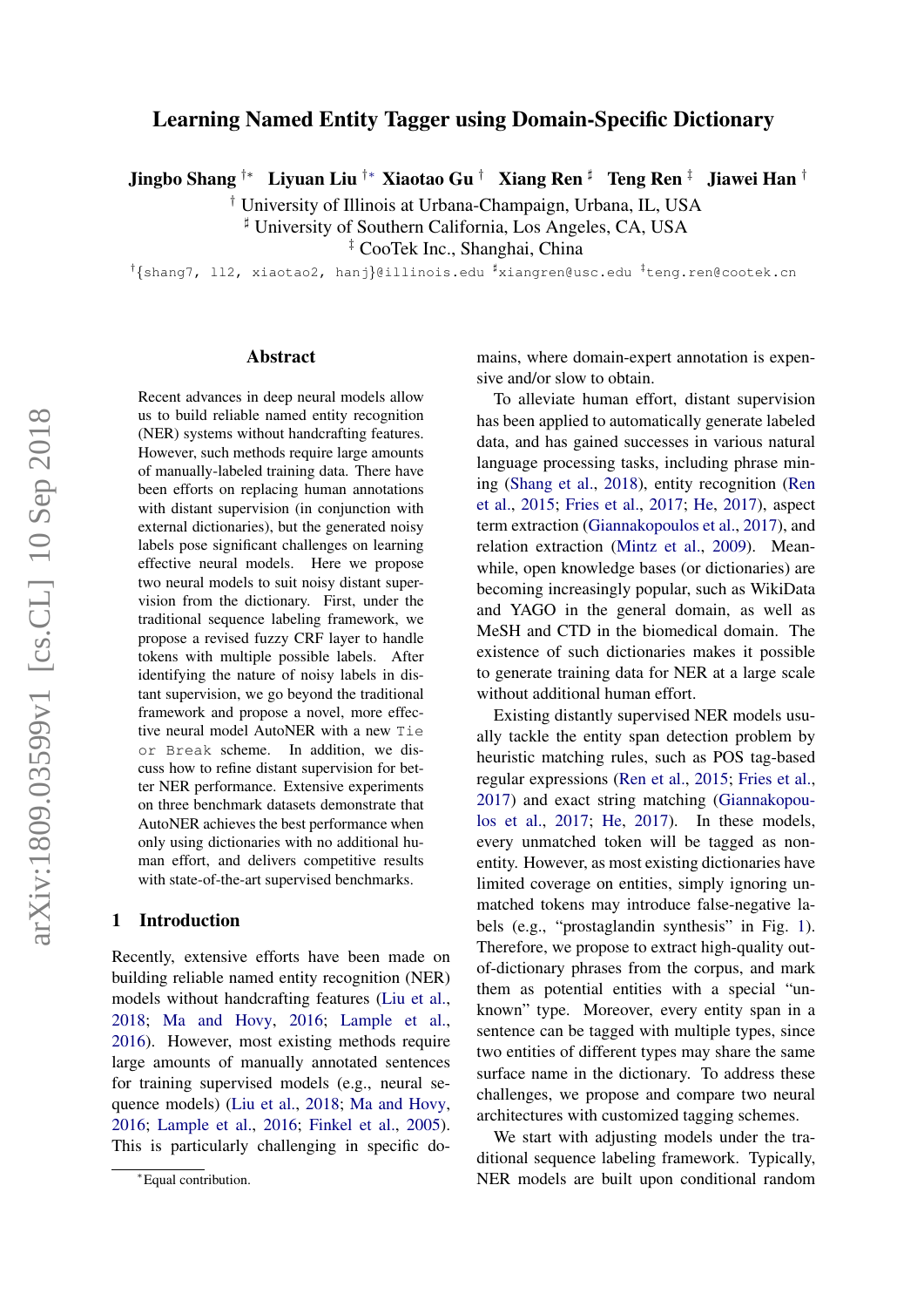fields (CRF) with the IOB or IOBES tagging scheme [\(Liu et al.,](#page-9-0) [2018;](#page-9-0) [Ma and Hovy,](#page-9-1) [2016;](#page-9-1) [Lample et al.,](#page-9-2) [2016;](#page-9-2) [Ratinov and Roth,](#page-9-9) [2009;](#page-9-9) [Finkel et al.,](#page-9-3) [2005\)](#page-9-3). However, such design cannot deal with multi-label tokens. Therefore, we customize the conventional CRF layer in LSTM-CRF [\(Lample et al.,](#page-9-2) [2016\)](#page-9-2) into a Fuzzy CRF layer, which allows each token to have multiple labels without sacrificing computing efficiency.

To adapt to imperfect labels generated by distant supervision, we go beyond the traditional sequence labeling framework and propose a new prediction model. Specifically, instead of predicting the label of each single token, we propose to predict whether two adjacent tokens are tied in the same entity mention or not (i.e., broken). The key motivation is that, even the boundaries of an entity mention are mismatched by distant supervision, most of its inner ties are not affected, and thus more robust to noise. Therefore, we design a new Tie or Break tagging scheme to better exploit the noisy distant supervision. Accordingly, we design a novel neural architecture that first forms all possible entity spans by detecting such ties, then identifies the entity type for each span. The new scheme and neural architecture form our new model, AutoNER, which proves to work better than the Fuzzy CRF model in our experiments.

We summarize our major contributions as

- We propose AutoNER, a novel neural model with the new Tie or Break scheme for the distantly supervised NER task.
- We revise the traditional NER model to the Fuzzy-LSTM-CRF model, which serves as a strong distantly supervised baseline.
- We explore to refine distant supervision for better NER performance, such as incorporating high-quality phrases to reduce false-negative labels, and conduct ablation experiments to verify the effectiveness.
- Experiments on three benchmark datasets demonstrate that AutoNER achieves the best performance when only using dictionaries with no additional human effort and is even competitive with the supervised benchmarks.

We release all code and data for future studies<sup>[1](#page-1-0)</sup>. Related open tools can serve as the NER module

of various domain-specific systems in a plug-inand-play manner.

# 2 Overview

Our goal, in this paper, is to learn a named entity tagger using, and only using dictionaries. Each dictionary entry consists of 1) the surface names of the entity, including a canonical name and a list of synonyms; and 2) the entity type. Considering the limited coverage of dictionaries, we extend existing dictionaries by adding high-quality phrases as potential entities with unknown type. More details on refining distant supervision for better NER performance will be presented in Sec. [4.](#page-4-0)

Given a raw corpus and a dictionary, we first generate entity labels (including unknown labels) by exact string matching, where conflicted matches are resolved by maximizing the total number of matched tokens [\(Etzioni et al.,](#page-9-10) [2005;](#page-9-10) [Hanisch et al.,](#page-9-11) [2005;](#page-9-11) [Lin et al.,](#page-9-12) [2012;](#page-9-12) [He,](#page-9-6) [2017\)](#page-9-6).

Based on the result of dictionary matching, each token falls into one of three categories: 1) it belongs to an entity mention with one or more known types; 2) it belongs to an entity mention with unknown type; and 3) It is marked as non-entity.

Accordingly, we design and explore two neural models, Fuzzy-LSTM-CRF with the modified IOBES scheme and AutoNER with the Tie or Break scheme, to learn named entity taggers based on such labels with unknown and multiple types. We will discuss the details in Sec. [3.](#page-1-1)

## <span id="page-1-1"></span>3 Neural Models

In this section, we introduce two prediction models for the distantly supervised NER task, one under the traditional sequence labeling framework and another with a new labeling scheme.

## 3.1 Fuzzy-LSTM-CRF with Modified IOBES

State-of-the-art named entity taggers follow the sequence labeling framework using IOB or IOBES scheme [\(Ratinov and Roth,](#page-9-9) [2009\)](#page-9-9), thus requiring a conditional random field (CRF) layer to capture the dependency between labels. However, both the original scheme and the conventional CRF layer cannot handle multi-typed or unknown-typed tokens. Therefore, we propose the modified IOBES scheme and Fuzzy CRF layer accordingly, as illustrated in Figure [1.](#page-2-0)

Modified IOBES. We define the labels according to the three token categories. 1) For a token

<span id="page-1-0"></span><sup>1</sup> [https://github.com/shangjingbo1226/](https://github.com/shangjingbo1226/AutoNER) [AutoNER](https://github.com/shangjingbo1226/AutoNER)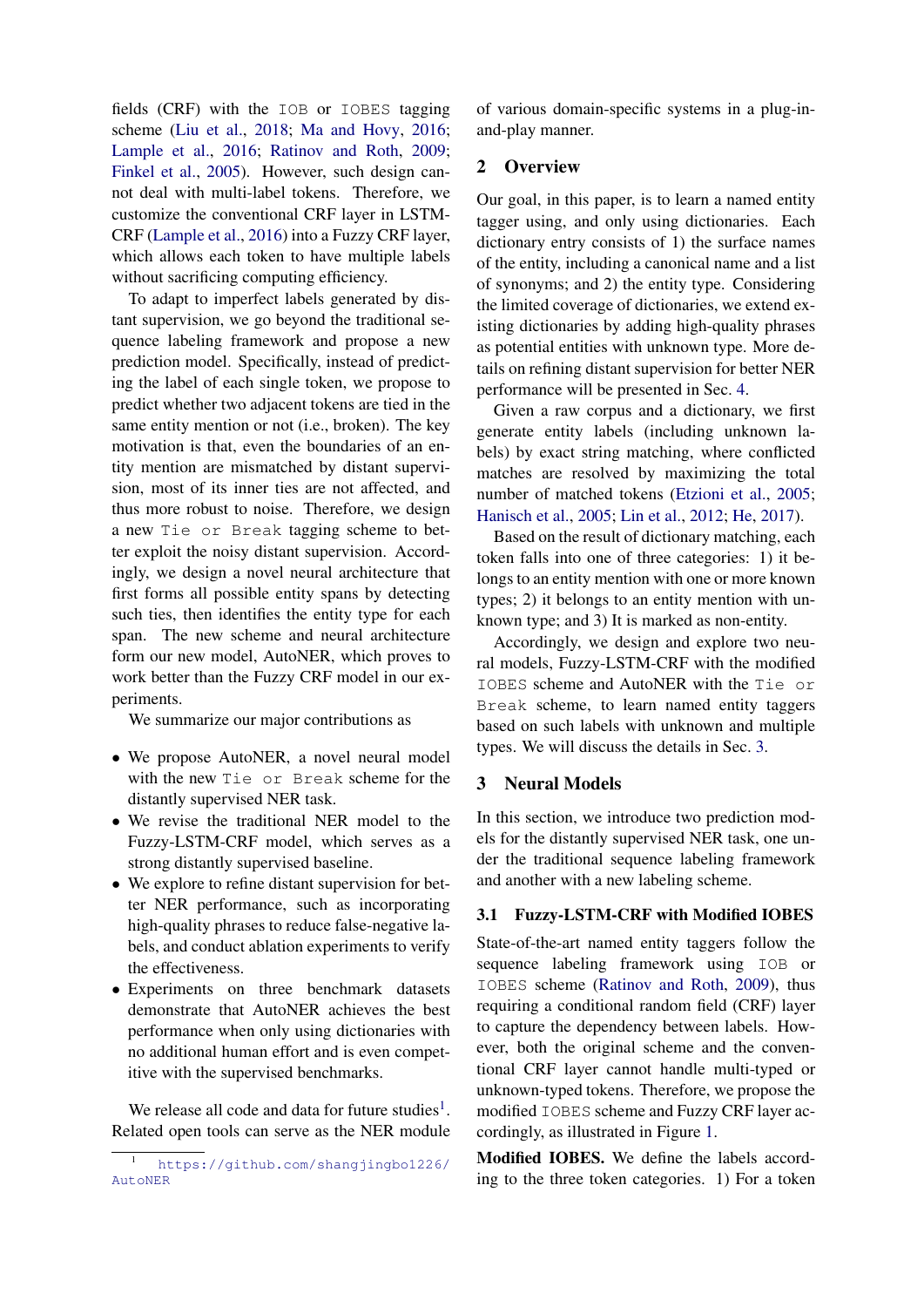

<span id="page-2-0"></span>Figure 1: The illustration of the Fuzzy CRF layer with modified IOBES tagging scheme. The named entity types are {Chemical, Disease}. "indomethacin" is a matched Chemical entity and "prostaglandin synthesis" is an unknown-typed high-quality phrase. Paths from Start to End marked as purple form all possible label sequences given the distant supervision.

marked as one or more types, it is labeled with all these types and one of  $\{I, B, E, S\}$  according to its positions in the matched entity mention. 2) For a token with unknown type, all five  $\{I, O, B, E, S\}$ tags are possible. Meanwhile, all available types are assigned. For example, when there are only two available types (e.g., Chemical and Disease), it has nine (i.e.,  $4 \times 2 + 1$ ) possible labels in total. 3) For a token that is annotated as non-entity, it is labeled as O.

As demonstrated in Fig. [1,](#page-2-0) based on the dictionary matching results, "indomethacin" is a singleton Chemical entity and "prostaglandin synthesis" is an unknown-typed high-quality phrase. Therefore, "indomethacin" is labeled as S-Chemical, while both "prostaglandin" and "synthesis" are labeled as O, B-Disease, I-Disease, ..., and S-Chemical because the available entity types are {Chemical, Disease}. The non-entity tokens, such as "Thus" and "by", are labeled as O.

Fuzzy-LSTM-CRF. We revise the LSTM-CRF model [\(Lample et al.,](#page-9-2) [2016\)](#page-9-2) to the Fuzzy-LSTM-CRF model to support the modified IOBES labels.

Given a word sequence  $(X_1, X_2, \ldots, X_n)$ , it is first passed through a word-level BiL-STM [\(Hochreiter and Schmidhuber,](#page-9-13) [1997\)](#page-9-13) (i.e., forward and backward LSTMs). After concatenating the representations from both directions, the model makes independent tagging decisions for each output label. In this step, the model estimates the score  $P_{i,y_j}$  for the word  $X_i$  being the label  $y_j$ .

We follow previous works [\(Liu et al.,](#page-9-0) [2018;](#page-9-0) [Ma](#page-9-1) [and Hovy,](#page-9-1) [2016;](#page-9-1) [Lample et al.,](#page-9-2) [2016\)](#page-9-2) to define the score of the predicted sequence, the score of the predicted sequence  $(y_1, y_2, \ldots, y_n)$  is defined as:

$$
s(X, y) = \sum_{i=0}^{n} \Phi_{y_i, y_{i+1}} + \sum_{i=1}^{n} P_{i, y_i}
$$
 (1)

where,  $\Phi_{y_i,y_{i+1}}$  is the transition probability from a label  $y_i$  to its next label  $y_{i+1}$ .  $\Phi$  is a  $(k+2) \times$  $(k + 2)$  matrix, where k is the number of distinct labels. Two additional labels start and end are used (only used in the CRF layer) to represent the beginning and end of a sequence, respectively.

The conventional CRF layer maximizes the probability of the only valid label sequence. However, in the modified IOBES scheme, one sentence may have multiple valid label sequences, as shown in Fig. [1.](#page-2-0) Therefore, we extend the conventional CRF layer to a fuzzy CRF model. Instead, it maximizes the total probability of all possible label sequences by enumerating both the IOBES tags and all matched entity types. Mathematically, we define the optimization goal as Eq. [2.](#page-2-1)

<span id="page-2-1"></span>
$$
p(y|X) = \frac{\sum_{\tilde{y} \in Y_{possible}} e^{s(X, \tilde{y})}}{\sum_{\tilde{y} \in Y_X} e^{s(X, \tilde{y})}}
$$
(2)

where  $Y_X$  means all the possible label sequences for sequence  $X$ , and  $Y_{possible}$  contains all the possible label sequences given the labels of modified IOBES scheme. Note that, when all labels and types are known and unique, the fuzzy CRF model is equivalent to the conventional CRF.

During the training process, we maximize the log-likelihood function of Eq. [2.](#page-2-1) For inference, we apply the Viterbi algorithm to maximize the score of Eq. [1](#page-2-2) for each input sequence.

### 3.2 AutoNER with "Tie or Break"

<span id="page-2-2"></span>Identifying the nature of the distant supervision, we go beyond the sequence labeling framework and propose a new tagging scheme, Tie or Break. It focuses on the ties between adjacent tokens, i.e., whether they are tied in the same entity mentions or broken into two parts. Accordingly, we design a novel neural model for this scheme.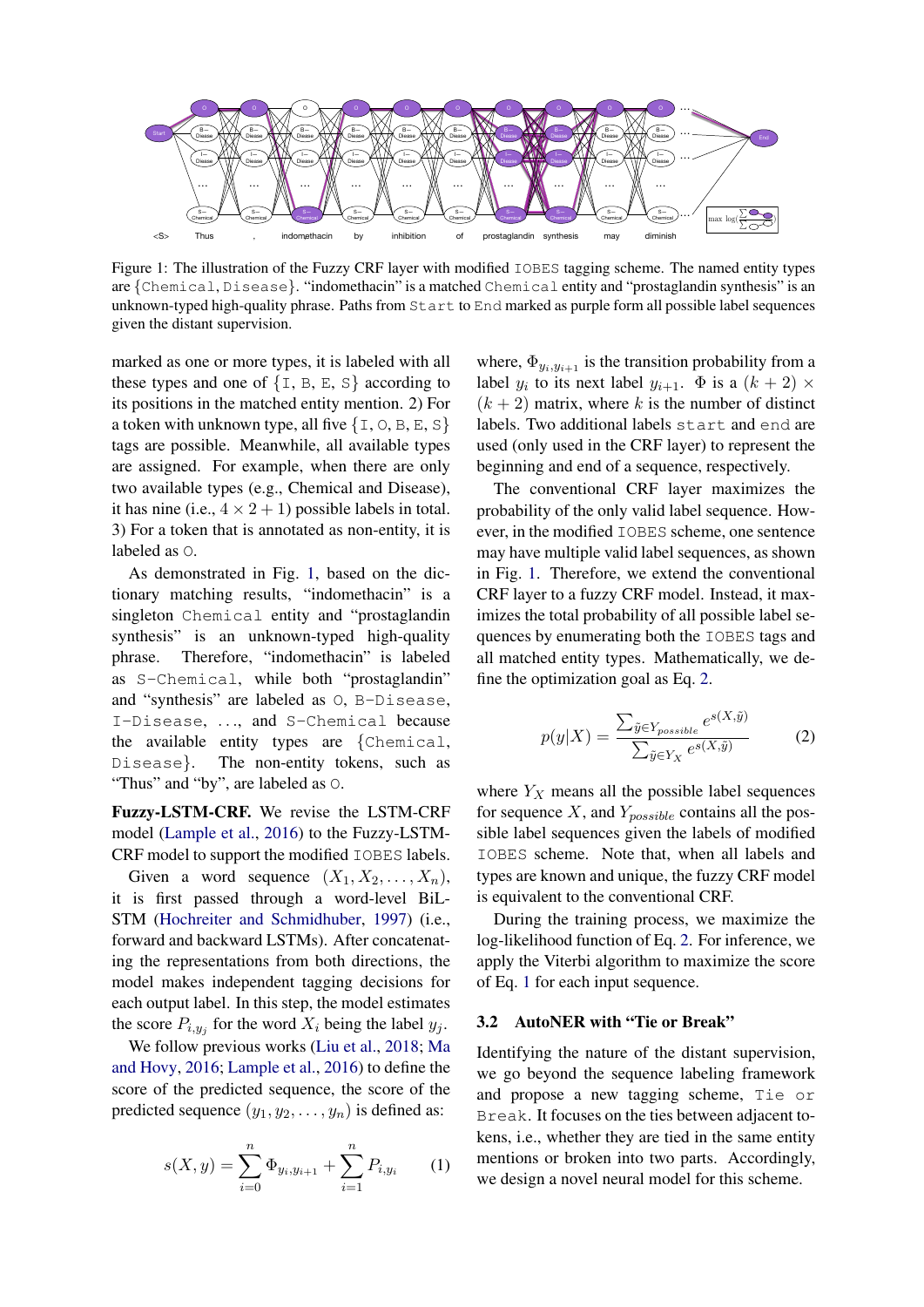

<span id="page-3-0"></span>Figure 2: The illustration of AutoNER with Tie or Break tagging scheme. The named entity type is {AspectTerm}. "ceramic unibody" is a matched AspectTerm entity and "8GB RAM" is an unknown-typed high-quality phrase. Unknown labels will be skipped during the model training.

"Tie or Break" Tagging Scheme. Specifically, for every two adjacent tokens, the connection between them is labeled as (1) Tie, when the two tokens are matched to the same entity; (2) Unknown, if at least one of the tokens belongs to an unknown-typed high-quality phrase; (3) Break, otherwise.

An example can be found in Fig. [2.](#page-3-0) The distant supervision shows that "ceramic unibody" is a matched AspectTerm and "8GB RAM" is an unknown-typed high-quality phrase. Therefore, a Tie is labeled between "ceramic" and "unibody", while Unknown labels are put before "8GB", between "8GB" and "RAM", and after "RAM".

Tokens between every two consecutive Break form a token span. Each token span is associated with all its matched types, the same as for the modified IOBES scheme. For those token spans without any associated types, such as "with" in the example, we assign them the additional type None.

We believe this new scheme can better exploit the knowledge from dictionary according to the following two observations. First, even though the boundaries of an entity mention are mismatched by distant supervision, most of its inner ties are not affected. More interestingly, compared to multi-word entity mentions, matched unigram entity mentions are more likely to be false-positive labels. However, such false-positive labels will not introduce incorrect labels with the Tie or Break scheme, since either the unigram is a true entity mention or a false positive, it always brings two Break labels around.

AutoNER. In the Tie or Break scheme, entity spans and entity types are encoded into two folds. Therefore, we separate the entity span detection and entity type prediction into two steps.

For entity span detection, we build a binary classifier to distinguish Break from Tie, while Unknown positions will be skipped. Specifically, as shown in Fig. [2,](#page-3-0) for the prediction between  $i$ -th token and its previous token, we concatenate the output of the BiLSTM as a new feature vector,  $\mathbf{u}_i$ .  $u_i$  is then fed into a sigmoid layer, which estimates the probability that there is a Break as

$$
p(y_i = \text{Break}|\mathbf{u}_i) = \sigma(\mathbf{w}^T \mathbf{u}_i)
$$

where  $y_i$  is the label between the *i*-th and its previous tokens,  $\sigma$  is the sigmoid function, and w is the sigmoid layer's parameter. The entity span detection loss is then computed as follows.

$$
\mathcal{L}_{\text{span}} = \sum_{i|y_i \neq \text{Unknown}} l(y_i, p(y_i = \text{Break}|\mathbf{u}_i))
$$

Here,  $l(\cdot, \cdot)$  is the logistic loss. Note that those Unknown positions are skipped.

After obtaining candidate entity spans, we further identify their entity types, including the None type for non-entity spans. As shown in Fig. [2,](#page-3-0) the output of the BiLSTM will be re-aligned to form a new feature vector, which is referred as  $v_i$  for *i*-th span candidate.  $v_i$  will be further fed into a softmax layer, which estimates the entity type distribution as

$$
p(t_j|\mathbf{v}_i) = \frac{e^{\mathbf{t}_j^T \mathbf{v}_i}}{\sum_{t_k \in L} e^{\mathbf{t}_k^T \mathbf{v}_i}}
$$

where  $t_i$  is an entity type and L is the set of all entity types including None.

Since one span can be labeled as multiple types, we mark the possible set of types for  $i$ -th entity span candidate as  $L_i$ . Accordingly, we modify the cross-entropy loss as follows.

$$
\mathcal{L}_{\text{type}} = H(\hat{p}(\cdot | \mathbf{v}_i, L_i), p(\cdot | \mathbf{v}_i))
$$

Here,  $H(p,q)$  is the cross entropy between p and q, and  $\hat{p}(t_j | \mathbf{v}_i, L_i)$  is the soft supervision distribu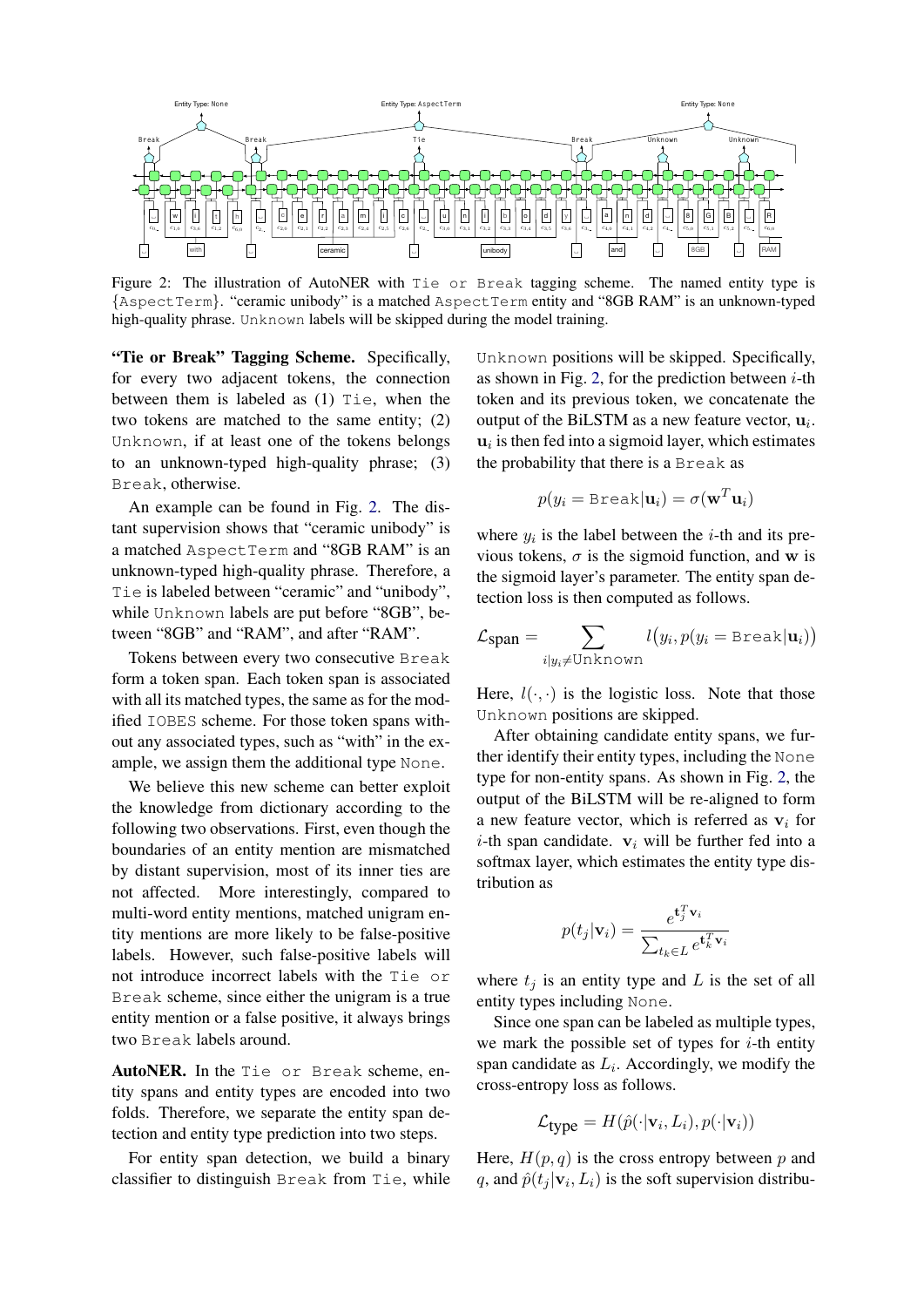tion. Specifically, it is defined as:

$$
\hat{p}(t_j|\mathbf{v}_i, L_i) = \frac{\delta(t_j \in L_i) \cdot e^{\mathbf{t}_j^T \mathbf{v}_i}}{\sum_{t_k \in L} \delta(t_k \in L_i) \cdot e^{\mathbf{t}_k^T \mathbf{v}_i}}
$$

where  $\delta(t_i \in L_i)$  is the boolean function of checking whether the  $i$ -th span candidate is labeled as the type  $t_i$  in the distant supervision.

It's worth mentioning that AutoNER has no CRF layer and Viterbi decoding, thus being more efficient than Fuzzy-LSTM-CRF for inference.

## 3.3 Remarks on "Unknown" Entities

"Unknown" entity mentions are not the entities of other types, but the tokens that we are less confident about their boundaries and/or cannot identify their types based on the distant supervision. For example, in Figure 1, "prostaglandin synthesis" is an "unknown" token span. The distant supervision cannot decide whether it is a Chemical, a Disease, an entity of other types, two separate single-token entities, or (partially) not an entity. Therefore, in the FuzzyCRF model, we assign all possible labels for these tokens.

In our AutoNER model, these "unknown" positions have undefined boundary and type losses, because (1) they make the boundary labels unclear; and (2) they have no type labels. Therefore, they are skipped.

#### <span id="page-4-0"></span>4 Distant Supervision Refinement

In this section, we present two techniques to refine the distant supervision for better named entity taggers. Ablation experiments in Sec. [5.4](#page-6-0) verify their effectiveness empirically.

## 4.1 Corpus-Aware Dictionary Tailoring

In dictionary matching, blindly using the full dictionary may introduce false-positive labels, as there exist many entities beyond the scope of the given corpus but their aliases can be matched. For example, when the dictionary has a non-related character name "Wednesday Addams"<sup>[2](#page-4-1)</sup> and its alias "Wednesday", many Wednesday's will be wrongly marked as persons. In an ideal case, the dictionary should cover, and only cover entities occurring in the given corpus to ensure a high precision while retaining a reasonable coverage.

As an approximation, we tailor the original dictionary to a corpus-related subset by excluding entities whose canonical names never appear in the given corpus. The intuition behind is that to avoid ambiguities, people will likely mention the canonical name of the entity at least once. For example, in the biomedical domain, this is true for 88.12%, 95.07% of entity mentions on the BC5CDR and NCBI datasets respectively. We expect the NER model trained on such tailored dictionary will have a higher precision and a reasonable recall compared to that trained on the original dictionary.

#### 4.2 Unknown-Typed High-Quality Phrases

Another issue of the distant supervision is about the false-negative labels. When a token span cannot be matched to any entity surface names in the dictionary, because of the limited coverage of dictionaries, it is still difficult to claim it as non-entity (i.e., negative labels) for sure. Specifically, some high-quality phrases out of the dictionary may also be potential entities.

We utilize the state-of-the-art distantly supervised phrase mining method, AutoPhrase [\(Shang](#page-10-0) [et al.,](#page-10-0) [2018\)](#page-10-0), with the corpus and dictionary in the given domain as input. AutoPhrase only requires unlabeled text and a dictionary of highquality phrases. We obtain quality multi-word and single-word phrases by posing thresholds (e.g., 0.5 and 0.9 respectively). In practice, one can find more unlabeled texts from the same domain (e.g., PubMed papers and Amazon laptop reviews) and use the same domain-specific dictionary for the NER task. In our experiments, for the biomedical domain, we use the titles and abstracts of 686,568 PubMed papers (about 4%) uniformly sampled from the whole PubTator database as the training corpus. For the laptop review domain, we use the Amazon laptop review dataset<sup>[3](#page-4-2)</sup>, which is designed for the aspect-based sentiment analysis [\(Wang et al.,](#page-10-1) [2011\)](#page-10-1).

We treat out-of-dictionary phrases as potential entities with "unknown" type and incorporate them as new dictionary entries. After this, only token spans that cannot be matched in this extended dictionary will be labeled as non-entity. Being aware of these high-quality phrases, we expect the trained NER tagger should be more accurate.

<span id="page-4-1"></span><sup>2</sup>[https://en.wikipedia.org/wiki/](https://en.wikipedia.org/wiki/Wednesday_Addams) [Wednesday\\_Addams](https://en.wikipedia.org/wiki/Wednesday_Addams)

<span id="page-4-2"></span> $3$ http://times.cs.uiuc.edu/~wang296/ [Data/](http://times.cs.uiuc.edu/~wang296/Data/)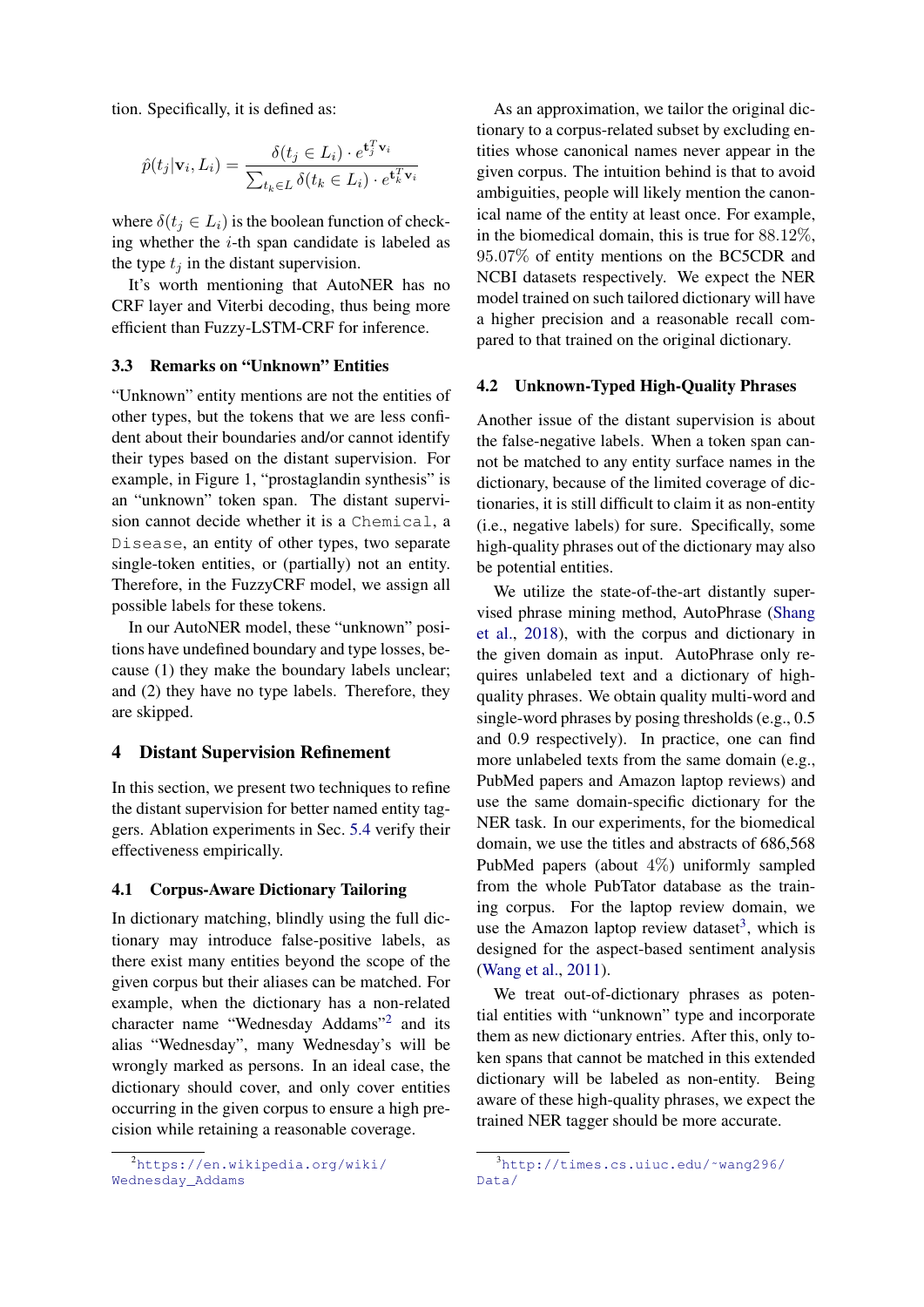<span id="page-5-0"></span>Table 1: Dataset Overview.

| Dataset             | BC5CDR            | NCBI-Disease      | LaptopReview            |
|---------------------|-------------------|-------------------|-------------------------|
| Domain              | <b>Biomedical</b> | <b>Biomedical</b> | <b>Technical Review</b> |
| <b>Entity Types</b> | Disease, Chemical | Disease           | AspectTerm              |
| Dictionary          | $MeSH + CTD$      | $MeSH + CTD$      | <b>Computer Terms</b>   |
| Raw Sent. #         | 20.217            | 7.286             | 3,845                   |

## 5 Experiments

We conduct experiments on three benchmark datasets to evaluate and compare our proposed Fuzzy-LSTM-CRF and AutoNER with many other methods. We further investigate the effectiveness of our proposed refinements for the distant supervision and the impact of the number of distantly supervised sentences.

## 5.1 Experimental Settings

Datasets are briefly summarized in Table [1.](#page-5-0) More details as as follows.

- BC5CDR is from the most recent BioCreative V Chemical and Disease Mention Recognition task. It has 1,500 articles containing 15,935 Chemical and 12,852 Disease mentions.
- NCBI-Disease focuses on Disease Name Recognition. It contains 793 abstracts and 6,881 Disease mentions.
- LaptopReview is from the SemEval 2014 Challenge, Task 4 Subtask 1 [\(Pontiki et al.,](#page-9-14) [2014\)](#page-9-14) focusing on laptop aspect term (e.g., "disk drive") Recognition. It consists of 3,845 review sentences and 3,012 Aspect Term mentions.

All datasets are publicly available. The first two datasets are already partitioned into three subsets: a training set, a development set, and a testing set. For the LaptopReview dataset, we follow [\(Gian](#page-9-7)[nakopoulos et al.,](#page-9-7) [2017\)](#page-9-7) and randomly select 20% from the training set as the development set. Only raw texts are provided as the input of distantly supervised models, while the gold training set is used for supervised models.

Domain-Specific Dictionary. For the biomedical datasets, the dictionary is a combination of both the MeSH database<sup>[4](#page-5-1)</sup> and the CTD Chemical and Disease vocabularies<sup>[5](#page-5-2)</sup>. The dictionary contains 322,882 Chemical and Disease entity surfaces. For the laptop review dataset, the dictionary has 13,457 computer terms crawled from a

public website<sup>[6](#page-5-3)</sup>.

**Metric.** We use the micro-averaged  $F_1$  score as the evaluation metric. Meanwhile, precision and recall are presented. The reported scores are the mean across five different runs.

Parameters and Model Training. Based on the analysis conducted in the development set, we conduct optimization with the stochastic gradient descent with momentum. We set the batch size and the momentum to 10 and 0.9. The learning rate is initially set to 0.05 and will be shrunk by  $40\%$  if there is no better development  $F_1$  in the recent 5 rounds. Dropout of a ratio 0.5 is applied in our model. For a better stability, we use gradient clipping of 5.0. Furthermore, we employ the early stopping in the development set.

Pre-trained Word Embeddings. For the biomedical datasets, we use the pre-trained 200 dimension word vectors  $7$  from [\(Pyysalo et al.,](#page-9-15) [2013\)](#page-9-15), which are trained on the whole PubMed abstracts, all the full-text articles from PubMed Central (PMC), and English Wikipedia. For the laptop review dataset, we use the GloVe 100-dimension pre-trained word vectors<sup>[8](#page-5-5)</sup> instead, which are trained on the Wikipedia and GigaWord.

#### 5.2 Compared Methods

Dictionary Match is our proposed distant supervision generation method. Specifically, we apply it to the testing set directly to obtain entity mentions with exactly the same surface name as in the dictionary. The type is assigned through a majority voting. By comparing with it, we can check the improvements of neural models over the distant supervision itself.

SwellShark, in the biomedical domain, is arguably the best distantly supervised model, especially on the BC5CDR and NCBI-Disease datasets [\(Fries et al.,](#page-9-5) [2017\)](#page-9-5). It needs no human annotated data, however, it requires extra expert effort for entity span detection on building POS tagger, designing effective regular expressions, and hand-tuning for special cases.

Distant-LSTM-CRF achieved the best performance on the LaptopReview dataset without annotated training data using a distantly supervised

<span id="page-5-1"></span><sup>4</sup>[https://www.nlm.nih.gov/mesh/](https://www.nlm.nih.gov/mesh/download_mesh.html) [download\\_mesh.html](https://www.nlm.nih.gov/mesh/download_mesh.html)

<span id="page-5-2"></span><sup>5</sup><http://ctdbase.org/downloads/>

<span id="page-5-3"></span><sup>6</sup>[https://www.computerhope.com/jargon.](https://www.computerhope.com/jargon.htm) [htm](https://www.computerhope.com/jargon.htm)

<span id="page-5-5"></span><span id="page-5-4"></span><sup>7</sup><http://bio.nlplab.org/>

<sup>8</sup>[https://nlp.stanford.edu/projects/](https://nlp.stanford.edu/projects/glove/) [glove/](https://nlp.stanford.edu/projects/glove/)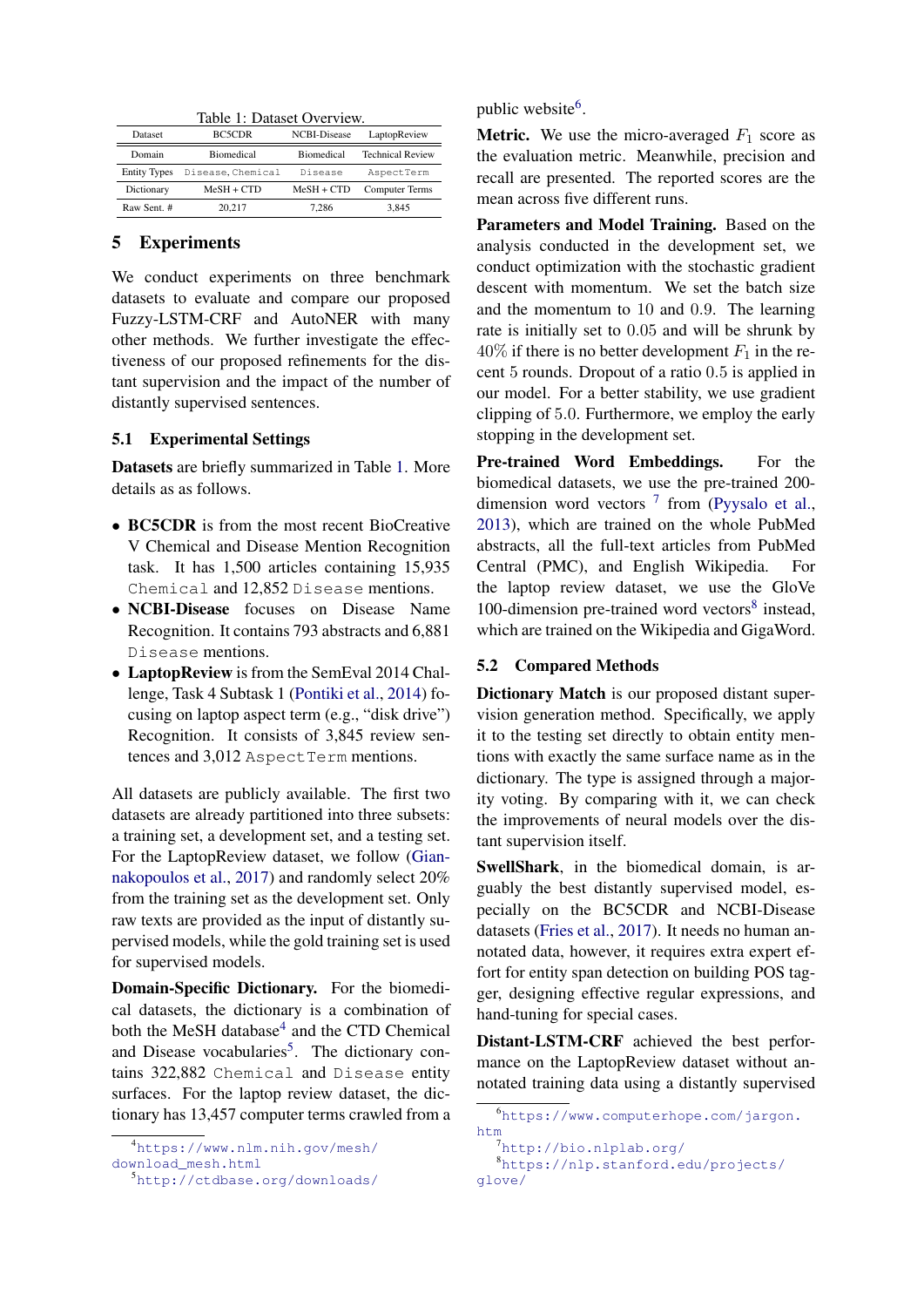<span id="page-6-1"></span>Table 2: [Biomedical Domain] NER Performance Comparison. The supervised benchmarks on the BC5CDR and NCBI-Disease datasets are LM-LSTM-CRF and LSTM-CRF respectively [\(Wang et al.,](#page-10-2) [2018\)](#page-10-2). SwellShark has no annotated data, but for entity span extraction, it requires pre-trained POS taggers and extra human efforts of designing POS tag-based regular expressions and/or hand-tuning for special cases.

| Method               | Human Effort                       | BC5CDR<br>F1<br>Rec<br>Pre |       | <b>NCBI-Disease</b> |       |       |       |
|----------------------|------------------------------------|----------------------------|-------|---------------------|-------|-------|-------|
|                      | other than Dictionary              |                            |       | Pre                 | Rec   | F1    |       |
| Supervised Benchmark | Gold Annotations                   | 88.84                      | 85.16 | 86.96               | 86.11 | 85.49 | 85.80 |
| <b>SwellShark</b>    | Regex Design + Special Case Tuning | 86.11                      | 82.39 | 84.21               | 81.6  | 80.1  | 80.8  |
|                      | Regex Design                       | 84.98                      | 83.49 | 84.23               | 64.7  | 69.7  | 67.1  |
| Dictionary Match     |                                    | 93.93                      | 58.35 | 71.98               | 90.59 | 56.15 | 69.32 |
| Fuzzy-LSTM-CRF       | None                               | 88.27                      | 76.75 | 82.11               | 79.85 | 67.71 | 73.28 |
| AutoNER              |                                    | 88.96                      | 81.00 | 84.8                | 79.42 | 71.98 | 75.52 |

<span id="page-6-2"></span>Table 3: [Technical Review Domain] NER Performance Comparison. The supervised benchmark refers to the challenge winner.

| Method               | LaptopReview |       |       |  |  |  |
|----------------------|--------------|-------|-------|--|--|--|
|                      | Pre          | Rec   | F1    |  |  |  |
| Supervised Benchmark | 84.80        | 66.51 | 74.55 |  |  |  |
| Distant-LSTM-CRF     | 74.03        | 31.59 | 53.93 |  |  |  |
| Dictionary Match     | 90.68        | 44.65 | 59.84 |  |  |  |
| Fuzzy-LSTM-CRF       | 85.08        | 47.09 | 60.63 |  |  |  |
| AutoNER              | 72.27        | 59.79 | 65.44 |  |  |  |

## LSTM-CRF model [\(Giannakopoulos et al.,](#page-9-7) [2017\)](#page-9-7).

Supervised benchmarks on each dataset are listed to check whether AutoNER can deliver competitive performance. On the BC5CDR and NCBI-Disease datasets, LM-LSTM-CRF [\(Liu et al.,](#page-9-0) [2018\)](#page-9-0) and LSTM-CRF [\(Lample et al.,](#page-9-2) [2016\)](#page-9-2) achieve the state-of-the-art  $F_1$  scores without external resources, respectively [\(Wang et al.,](#page-10-2) [2018\)](#page-10-2). On the LaptopReview dataset, we present the scores of the Winner in the SemEval2014 Challenge Task 4 Subtask 1 [\(Pontiki et al.,](#page-9-14) [2014\)](#page-9-14).

# 5.3 NER Performance Comparison

We present  $F_1$ , precision, and recall scores on all datasets in Table [2](#page-6-1) and Table [3.](#page-6-2) From both tables, one can find the AutoNER achieves the best performance when there is no extra human effort. Fuzzy-LSTM-CRF does have some improvements over the Dictionary Match, but it is always worse than AutoNER.

Even though SwellShark is designed for the biomedical domain and utilizes much more expert effort, AutoNER outperforms it in almost all cases. The only outlier happens on the NCBIdisease dataset when the entity span matcher in

SwellShark is carefully tuned by experts for many special cases.

It is worth mentioning that AutoNER beats Distant-LSTM-CRF, which is the previous stateof-the-art distantly supervised model on the LaptopReview dataset.

Moreover, AutoNER's performance is competitive to the supervised benchmarks. For example, on the BC5CDR dataset, its  $F_1$  score is only 2.16% away from the supervised benchmark.

# <span id="page-6-0"></span>5.4 Distant Supervision Explorations

We investigate the effectiveness of the two techniques that we proposed in Sec. [4](#page-4-0) via ablation experiments. As shown in Table [4,](#page-7-0) using the tailored dictionary always achieves better  $F_1$  scores than using the original dictionary. By using the tailored dictionary, the precision of the AutoNER model will be higher, while the recall will be retained similarly. For example, on the NCBI-Disease dataset, it significantly boosts the precision from 53.14% to 77.30% with an acceptable recall loss from 63.54% to 58.54%. Moreover, incorporating unknown-typed high-quality phrases in the dictionary enhances every score of AutoNER models significantly, especially the recall. These results match our expectations well.

# 5.5 Test  $F_1$  Scores vs. Size of Raw Corpus

Furthermore, we explore the change of test  $F_1$ scores when we have different sizes of distantly supervised texts. We sample sentences uniformly random from the given raw corpus and then evaluate AutoNER models trained on the selected sentences. We also study what will happen when the gold training set is available. The curves can be found in Figure [3.](#page-7-1) The X-axis is the number of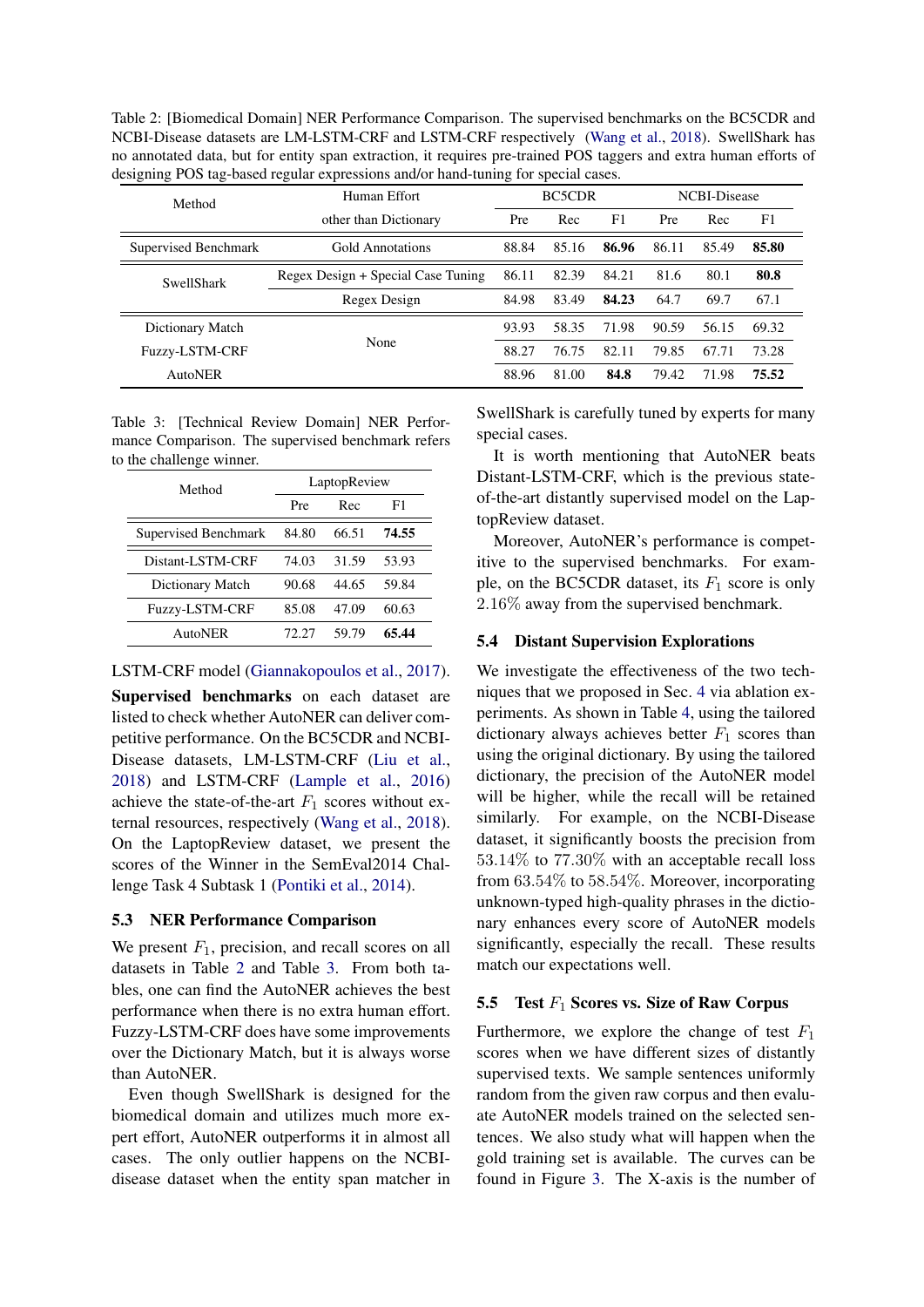<span id="page-7-0"></span>Table 4: Ablation Experiments for Dictionary Refinement. The dictionary for the LaptopReview dataset contains no alias, so the corpus-aware dictionary tailoring is not applicable.

| Method                             | BC5CDR |       | NCBI-Disease |       |       | LaptopReview |                |       |       |
|------------------------------------|--------|-------|--------------|-------|-------|--------------|----------------|-------|-------|
|                                    | Pre    | Rec   | F1.          | Pre.  | Rec   | F1           | <b>Pre</b>     | Rec   | F1    |
| AutoNER w/ Original Dict           | 82.79  | 70.40 | 76.09        | 53.14 | 63.54 | 57.87        | 69.96          | 49.85 | 58.21 |
| AutoNER w/Tailored Dict            | 84.57  | 70.22 | 76.73        | 77.30 | 58.54 | 66.63        | Not Applicable |       |       |
| AutoNER w/ Tailored Dict & Phrases | 88.96  | 81.00 | 84.8         | 79.42 | 71.98 | 75.52        | 72.27          | 59.79 | 65.44 |



<span id="page-7-1"></span>Figure 3: AutoNER: Test  $F_1$  score vs. the number of distantly supervised sentences.

distantly supervised training sentences while the Y-axis is the  $F_1$  score on the testing set.

When using distant supervision only, one can observe a significant growing trend of test  $F_1$  score in the beginning, but later the increasing rate slows down when there are more and more raw texts.

When the gold training set is available, the distant supervision is still helpful to AutoNER. In the beginning, AutoNER works worse than the supervised benchmarks. Later, with enough distantly supervised sentences, AutoNER outperforms the supervised benchmarks. We think there are two possible reasons: (1) The distant supervision puts emphasis on those matchable entity mentions; and (2) The gold annotation may miss some good but matchable entity mentions. These may guide the training of AutoNER to a more generalized model, and thus have a higher test  $F_1$  score.

#### 5.6 Comparison with Gold Supervision

To demonstrate the effectiveness of distant supervision, we try to compare our method with gold annotations provided by human experts.

Specifically, we conduct experiments on the BC5CDR dataset by sampling different amounts of annotated articles for model training. As shown in Figure [4,](#page-7-2) we found that our method outperforms the supervised method by a large margin when less training examples are available. For example, when there are only 50 annotated articles available, the test F1 score drops substantially to 74.29%. To achieve a similar test F1 score (e.g.,



<span id="page-7-2"></span>Figure 4: AutoNER: Test  $F_1$  score vs. the number of human annotated articles.

83.91%) as our AutoNER models (i.e., 84.8%), the supervised benchmark model requires at least 300 annotated articles. Such results indicate the effectiveness and usefulness of AutoNER on the scenario without sufficient human annotations.

Still, we observe that, when the supervised benchmark is trained with all annotations, it achieves the performance better than AutoNER. We conjugate that this is because AutoNER lacks more advanced techniques to handle distant supervision, and we leave further improvements of AutoNER to the future work.

#### 6 Related Work

The task of supervised named entity recognition (NER) is typically embodied as a sequence labeling problem. Conditional random fields (CRF) models built upon human annotations and handcrafted features are the standard [\(Finkel et al.,](#page-9-3) [2005;](#page-9-3) [Settles,](#page-10-3) [2004;](#page-10-3) [Leaman and Gonzalez,](#page-9-16) [2008\)](#page-9-16). Recent advances in neural models have freed do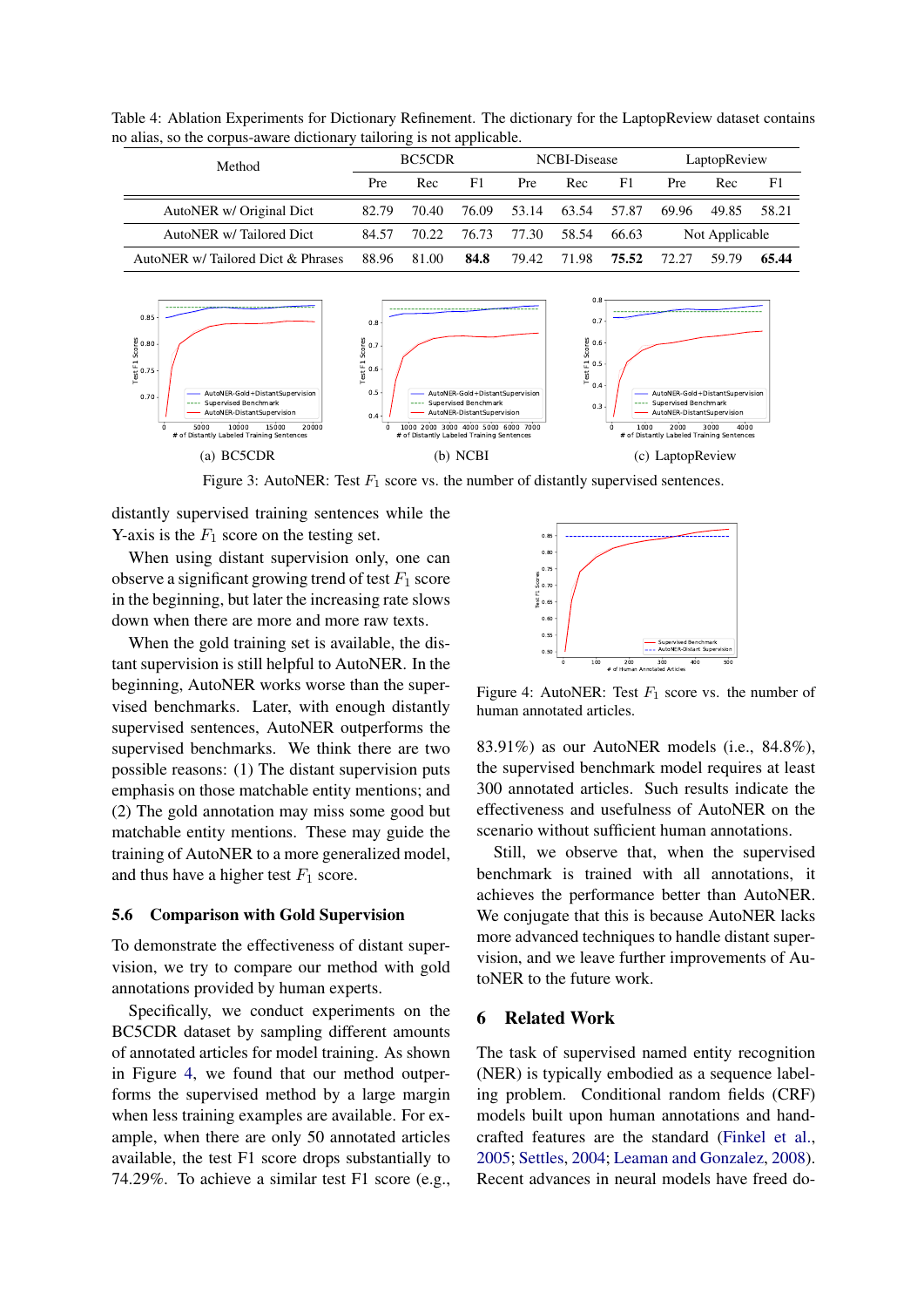main experts from handcrafting features for NER tasks. [\(Lample et al.,](#page-9-2) [2016;](#page-9-2) [Ma and Hovy,](#page-9-1) [2016;](#page-9-1) [Liu et al.,](#page-9-0) [2018\)](#page-9-0). Such neural models are increasingly common in the domain-specific NER tasks [\(Sahu and Anand,](#page-9-17) [2016;](#page-9-17) [Dernoncourt et al.,](#page-9-18) [2017;](#page-9-18) [Wang et al.,](#page-10-2) [2018\)](#page-10-2). Semi-supervised methods have been explored to further improve the accuracy by either augmenting labeled datasets with word embeddings or bootstrapping techniques in tasks like gene name recognition [\(Kuksa and Qi,](#page-9-19) [2010;](#page-9-19) [Tang et al.,](#page-10-4) [2014;](#page-10-4) [Vlachos and Gasperin,](#page-10-5) [2006\)](#page-10-5). Unlike these existing approaches, our study focuses on the distantly supervised setting without any expert-curated training data.

Distant supervision has attracted many attentions to alleviate human efforts. Originally, it was proposed to leverage knowledge bases to supervise relation extraction tasks [\(Craven et al.,](#page-9-20) [1999;](#page-9-20) [Mintz et al.,](#page-9-8) [2009\)](#page-9-8). AutoPhrase has demonstrated powers in extracting high-quality phrases from domain-specific corpora like scientific papers and business reviews [\(Shang et al.,](#page-10-0) [2018\)](#page-10-0) but it cannot categorize phrases into typed entities in a contextaware manner. We incorporate the high-quality phrases to enrich the domain-specific dictionary.

There are attempts on the distantly supervised NER task recently [\(Ren et al.,](#page-9-4) [2015;](#page-9-4) [Fries et al.,](#page-9-5) [2017;](#page-9-5) [He,](#page-9-6) [2017;](#page-9-6) [Giannakopoulos et al.,](#page-9-7) [2017\)](#page-9-7). For example, SwellShark [\(Fries et al.,](#page-9-5) [2017\)](#page-9-5), specifically designed for biomedical NER, leverages a generative model to unify and model noise across different supervision sources for named entity typing. However, it leaves the named entity span detection to a heuristic combination of dictionary matching and part-of-speech tag-based regular expressions, which require extensive expert effort to cover many special cases. Other methods [\(Ren](#page-9-4) [et al.,](#page-9-4) [2015;](#page-9-4) [He,](#page-9-6) [2017\)](#page-9-6) also utilize similar approaches to extract entity span candidates before entity typing. Distant-LSTM-CRF [\(Giannakopou](#page-9-7)[los et al.,](#page-9-7) [2017\)](#page-9-7) has been proposed for the distantly supervised aspect term extraction, which can be viewed as an entity recognition task of a single type for business reviews. As shown in our experiments, our models can outperform Distant-LSTM-CRF significantly on the laptop review dataset.

To the best of our knowledge, AutoNER is the most effective model that can learn NER models by using, and only using dictionaries without any additional human effort.

## 7 Conclusion and Future Work

In this paper, we explore how to learn an effective NER model by using, and only using dictionaries. We design two neural architectures, Fuzzy-LSTM-CRF model with a modified IOBES tagging scheme and AutoNER with a new Tie or Break scheme. In experiments on three benchmark datasets, AutoNER achieves the best  $F_1$ scores without additional human efforts. Its performance is even competitive to the supervised benchmarks with full human annotation. In addition, we discuss how to refine the distant supervision for better NER performance, including incorporating high-quality phrases mined from the corpus as well as tailoring dictionary according to the given corpus, and demonstrate their effectiveness in ablation experiments.

In future, we plan to further investigate the power and potentials of the AutoNER model with Tie or Break scheme in different languages and domains. Also, the proposed framework can be further extended to other sequence labeling tasks, such as noun phrase chunking. Moreover, going beyond the classical NER setting in this paper, it is interesting to further explore distant supervised methods for the nested and multiple typed entity recognitions in the future.

## Acknowledgments

We would like to thank Yu Zhang from UIUC for providing results of supervised benchmark methods on the BC5CDR and NCBI datasets. We also appreciate all reviewers for their constructive comments. Research was sponsored in part by U.S. Army Research Lab. under Cooperative Agreement No. W911NF-09-2- 0053 (NSCTA), DARPA under Agreement No. W911NF-17-C-0099, National Science Foundation IIS 16-18481, IIS 17-04532, and IIS-17- 41317, DTRA HDTRA11810026, Google Ph.D. Fellowship and grant 1U54GM114838 awarded by NIGMS through funds provided by the trans-NIH Big Data to Knowledge (BD2K) initiative (www.bd2k.nih.gov). Any opinions, findings, and conclusions or recommendations expressed in this document are those of the author(s) and should not be interpreted as the views of any U.S. Government. The U.S. Government is authorized to reproduce and distribute reprints for Government purposes notwithstanding any copyright notation hereon.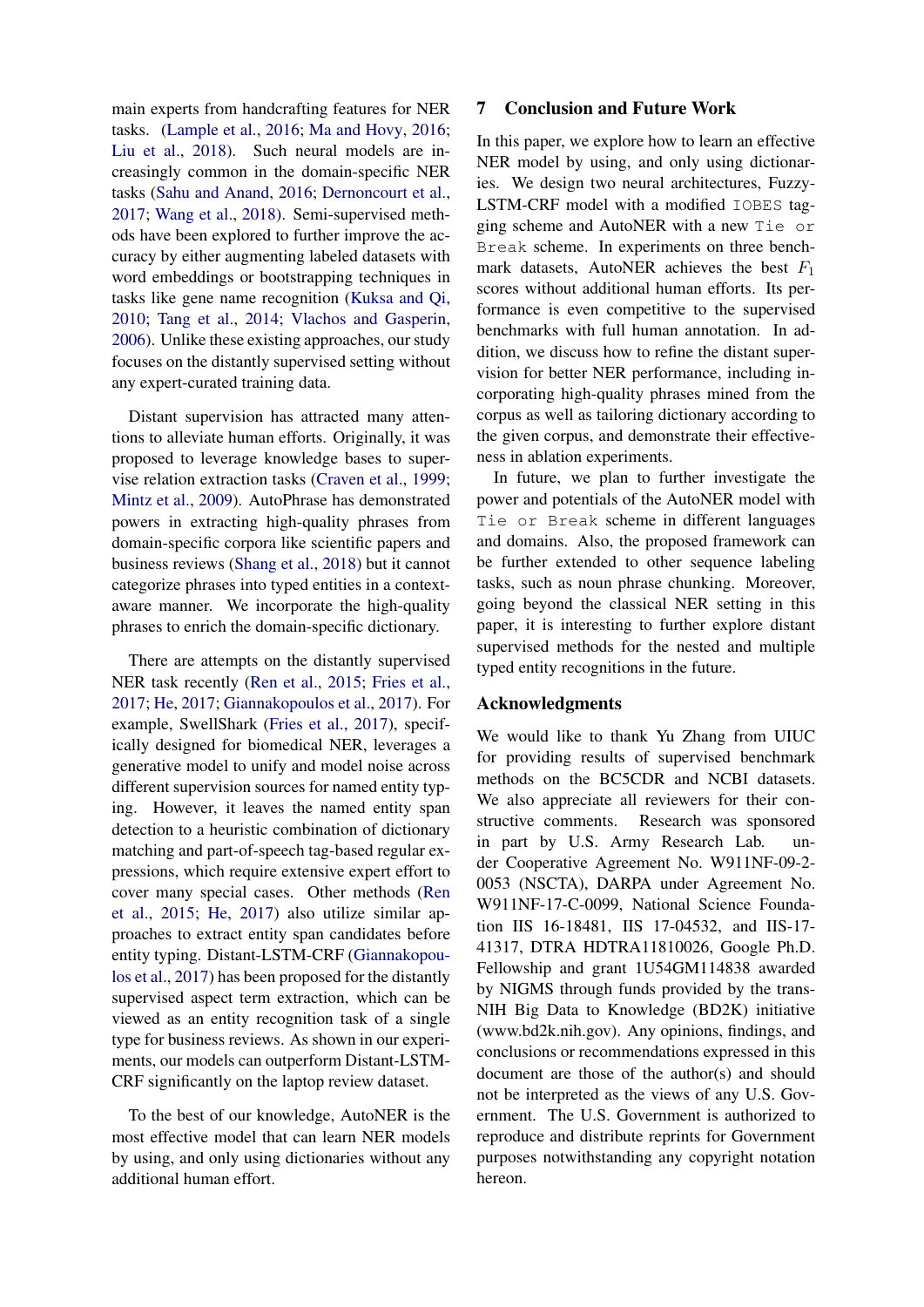## References

- <span id="page-9-20"></span>Mark Craven, Johan Kumlien, et al. 1999. Constructing biological knowledge bases by extracting information from text sources. In *ISMB*, volume 1999, pages 77–86.
- <span id="page-9-18"></span>Franck Dernoncourt, Ji Young Lee, Ozlem Uzuner, and Peter Szolovits. 2017. De-identification of patient notes with recurrent neural networks. *Journal of the American Medical Informatics Association*, 24(3):596–606.
- <span id="page-9-10"></span>Oren Etzioni, Michael Cafarella, Doug Downey, Ana-Maria Popescu, Tal Shaked, Stephen Soderland, Daniel S Weld, and Alexander Yates. 2005. Unsupervised named-entity extraction from the web: An experimental study. *Artificial intelligence*, 165(1):91–134.
- <span id="page-9-3"></span>Jenny Rose Finkel, Trond Grenager, and Christopher Manning. 2005. Incorporating non-local information into information extraction systems by gibbs sampling. In *Proceedings of the 43rd annual meeting on association for computational linguistics*, pages 363–370. Association for Computational Linguistics.
- <span id="page-9-5"></span>Jason Fries, Sen Wu, Alex Ratner, and Christopher Ré. 2017. Swellshark: A generative model for biomedical named entity recognition without labeled data. *arXiv preprint arXiv:1704.06360*.
- <span id="page-9-7"></span>Athanasios Giannakopoulos, Claudiu Musat, Andreea Hossmann, and Michael Baeriswyl. 2017. Unsupervised aspect term extraction with b-lstm & crf using automatically labelled datasets. In *Proceedings of the 8th Workshop on Computational Approaches to Subjectivity, Sentiment and Social Media Analysis*, pages 180–188.
- <span id="page-9-11"></span>Daniel Hanisch, Katrin Fundel, Heinz-Theodor Mevissen, Ralf Zimmer, and Juliane Fluck. 2005. Prominer: rule-based protein and gene entity recognition. *BMC bioinformatics*, 6(1):S14.
- <span id="page-9-6"></span>Wenqi He. 2017. Autoentity: automated entity detection from massive text corpora. *M.S. Thesis for Computer Science of University of Illinois at Urbana-Champaign*.
- <span id="page-9-13"></span>Sepp Hochreiter and Jürgen Schmidhuber. 1997. Long short-term memory. *Neural computation*, 9(8):1735–1780.
- <span id="page-9-19"></span>Pavel P Kuksa and Yanjun Qi. 2010. Semi-supervised bio-named entity recognition with word-codebook learning. In *Proceedings of the 2010 SIAM International Conference on Data Mining*, pages 25–36. SIAM.
- <span id="page-9-2"></span>Guillaume Lample, Miguel Ballesteros, Sandeep Subramanian, Kazuya Kawakami, and Chris Dyer. 2016. Neural architectures for named entity recognition. In *Proceedings of NAACL-HLT*, pages 260–270.
- <span id="page-9-16"></span>Robert Leaman and Graciela Gonzalez. 2008. Banner: an executable survey of advances in biomedical named entity recognition. In *Biocomputing 2008*, pages 652–663. World Scientific.
- <span id="page-9-12"></span>Thomas Lin, Oren Etzioni, et al. 2012. Entity linking at web scale. In *Proceedings of the Joint Workshop on Automatic Knowledge Base Construction and Webscale Knowledge Extraction*, pages 84–88. Association for Computational Linguistics.
- <span id="page-9-0"></span>Liyuan Liu, Jingbo Shang, Frank Xu, Xiang Ren, Huan Gui, Jian Peng, and Jiawei Han. 2018. Empower sequence labeling with task-aware neural language model. *AAAI*.
- <span id="page-9-1"></span>Xuezhe Ma and Eduard Hovy. 2016. End-to-end sequence labeling via bi-directional lstm-cnns-crf. In *Proceedings of the 54th Annual Meeting of the Association for Computational Linguistics (Volume 1: Long Papers)*, volume 1, pages 1064–1074.
- <span id="page-9-8"></span>Mike Mintz, Steven Bills, Rion Snow, and Dan Jurafsky. 2009. Distant supervision for relation extraction without labeled data. In *Proceedings of the Joint Conference of the 47th Annual Meeting of the ACL and the 4th International Joint Conference on Natural Language Processing of the AFNLP: Volume 2-Volume 2*, pages 1003–1011. Association for Computational Linguistics.
- <span id="page-9-14"></span>Maria Pontiki, Dimitrios Galanis, John Pavlopoulos, Haris Papageorgiou, Ion Androutsopoulos, and Suresh Manandhar. 2014. Semeval-2014 task 4: Aspect based sentiment analysis. In *Proceedings of Proceedings of the 8th International Workshop on Semantic Evaluation (SemEval 2014)*, page 2735.
- <span id="page-9-15"></span>Sampo Pyysalo, Filip Ginter, Hans Moen, Tapio Salakoski, and Sophia Ananiadou. 2013. Distributional semantics resources for biomedical text processing. In *Proceedings of the 5th International Symposium on Languages in Biology and Medicine, Tokyo, Japan*, pages 39–43.
- <span id="page-9-9"></span>Lev Ratinov and Dan Roth. 2009. Design challenges and misconceptions in named entity recognition. In *CoNLL*.
- <span id="page-9-4"></span>Xiang Ren, Ahmed El-Kishky, Chi Wang, Fangbo Tao, Clare R Voss, and Jiawei Han. 2015. Clustype: Effective entity recognition and typing by relation phrase-based clustering. In *Proceedings of the 21th ACM SIGKDD International Conference on Knowledge Discovery and Data Mining*, pages 995–1004. ACM.
- <span id="page-9-17"></span>Sunil Sahu and Ashish Anand. 2016. Recurrent neural network models for disease name recognition using domain invariant features. In *Proceedings of the 54th Annual Meeting of the Association for Computational Linguistics (Volume 1: Long Papers)*, volume 1, pages 2216–2225.